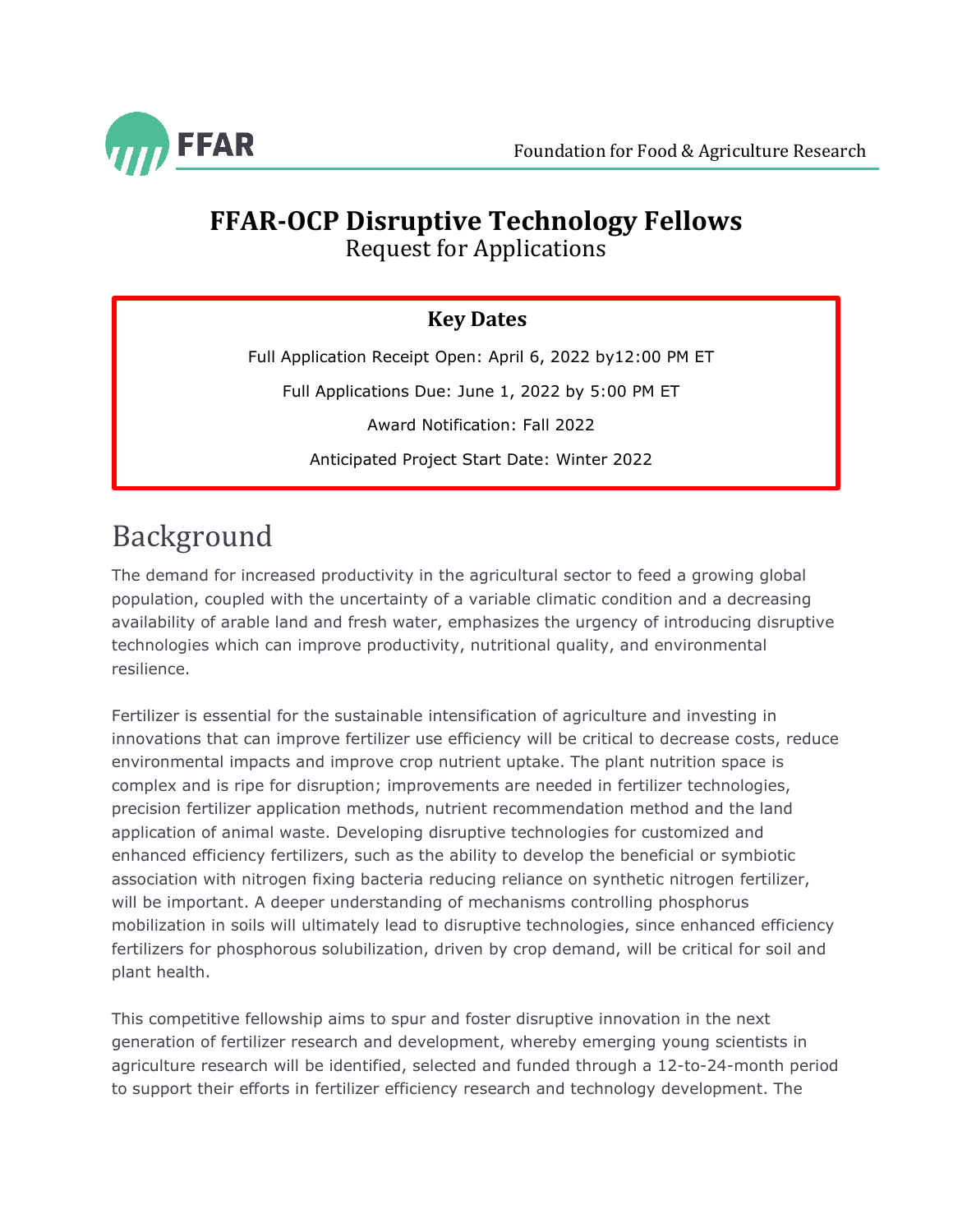technologies and research generated through this project would address the need for increasing plant uptake of essential macronutrients and limit the loss of inputs - which contribute largely to water and marine ecosystem damage - while boosting productivity

## Research Topics Supported

<span id="page-1-0"></span>The FFAR OCP Fellows program will support research in the following areas:

- Organic Fertilizers: Fertilizers qualified for organic certification with NPK macronutrients and/or organominerals.
- Intelligent Fertilizers: Nanofertilizers and "smart" fertilizers that supply specific plant nutrient needs in real time (based on chemical formulations, coating, etc.)
- Enhanced Efficiency Fertilizers: Slow-release and control-release fertilizers; stabilized fertilizers with a demonstrated limited nutrient loss at field-scale; combined chemical and organic compounds to improve efficiency
- Biofertilizers: Chemical or biologicals that include highly agronomically efficient microbes such as phosphorus solubilizing bacteria, nitrogen-fixing bacteria, PGPRs, fungi and others and/or coating technology to improve long-lasting viability of microbes and feasibility of industrial production of biofertilizers.
- Biostimulants: Biostimulants that control and/or boost development and/or are effective in alleviating biotic and abiotic stress
- Specialty products: Highly soluble fertilizers; highly efficient fertilizers for drip irrigation applications, foliar spray, and for specialty crops

## Program Structure

The FFAR OCP Fellowship will provide stipend support for up to five early career scientists (within up to ten years of receiving PhD) and seeks to enable high impact research in the focus areas of the project.

Awardees will receive a maximum of \$75,000 and will cover 12 to 24 months of funding to conduct projects in fertilizer efficiency research and technology development that have already demonstrated promise in a first phase of research and would clearly benefit from a catalytic push to achieve proof of concept or early product development to progress to a second phase.

The FFAR OCP Fellows Program will not support brand new research proposals without any prior history of research progress.

The awardees will also receive a certificate and be named as OCP/FFAR disruptive fertilizer technology fellows. Fellows may be extended the opportunity to partner with OCP and the Mohammed VI Polytechnic University in Morocco to co-develop novel fertilizer products that could be highly efficient both for high production and low input agriculture following the completion of the project.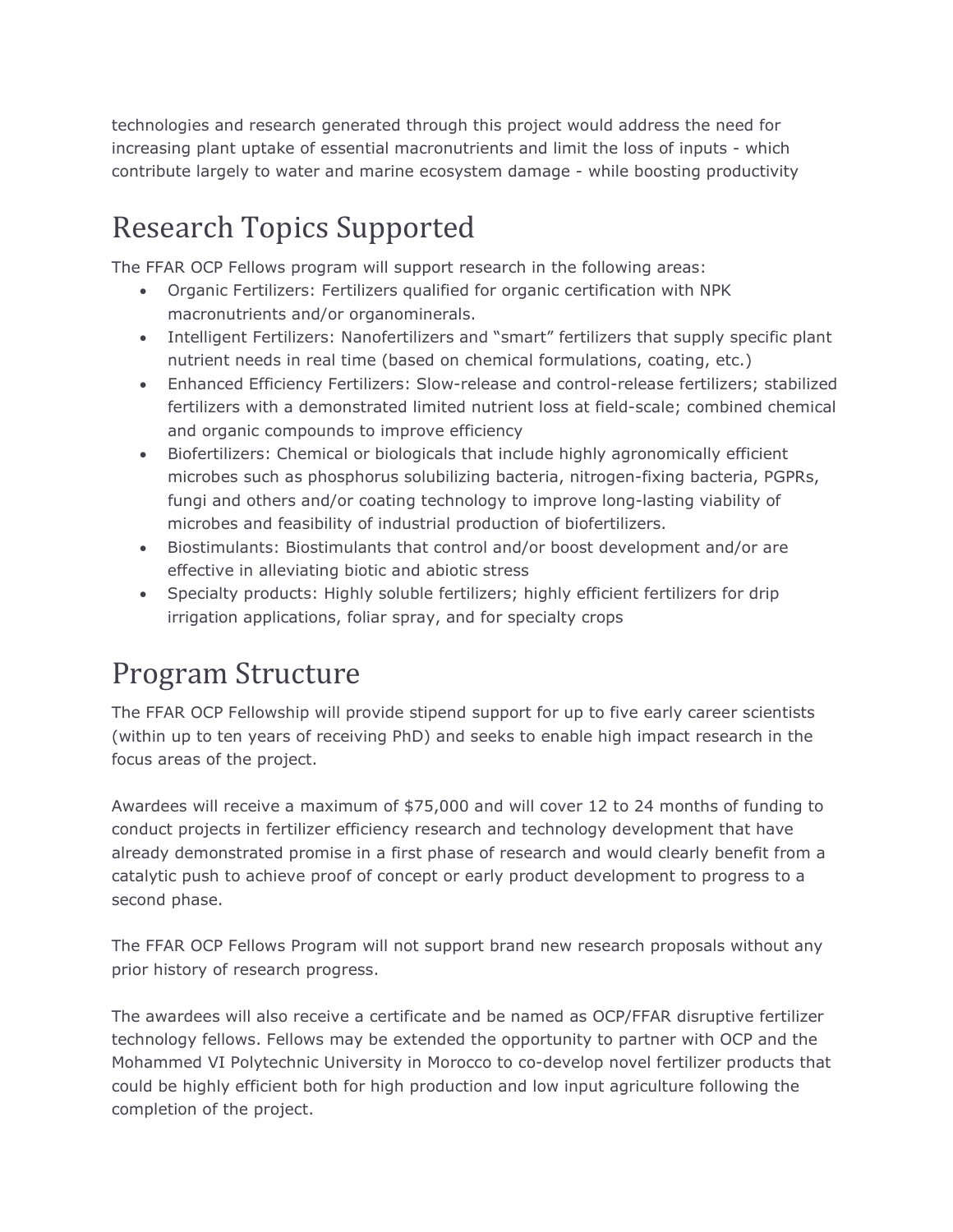### Award Information

Matching funds are not required for this program

Anticipated Project duration:12 to 24 months

- Total Amount for this opportunity: up to US \$75,000
- Estimated Number of Awards: up to five depending on the quality and budgets of successful proposals. FFAR reserves the right to negotiate all or none of the applications received for funding consideration under this opportunity.
- Anticipated Award Date: Winter 2022

### Application Components

### *Required Components*

Please reference **FFAR's Applicant Forms & Examples** webpage for samples and templates.

- 1. Project Title (up to 250 characters)
- 2. Project Start Date and End Date
- 3. Proposed budget
	- a. Total proposed budget
	- b. Budget Form [\(access FFAR's budget template here\)](https://foundationfar.org/grants-funding/resources/forms-and-examples/)
	- c. Budget justification: Provide a brief overview of the budget by task or objective. Address costs related to personnel, equipment, and facilities, and analytics. (up to 1000 words)
- 4. Key project personnel name(s), affiliation, expertise, project role
	- a. P.I./Fellow and Key Personnel Biosketch: Five-page limit per individual listed as P.I. or key personnel in the project. [\(see Biosketch Guidelines\)](https://foundationfar.org/grants-funding/resources/biosketch-guidelines/)
	- b. Current and Pending Support: Complete for everyone listed as P.I. or Key personnel on the project.
- 5. Project timeline by year
- 6. Which research fucus area does your project fall under? (Choose all that apply)
	- $\circ$  Organic Fertilizers: Fertilizers qualified for organic certification with NPK macronutrients and/or organominerals.
	- o Intelligent Fertilizers: Nanofertilizers and "smart" fertilizers that supply specific plant nutrient needs in real time (based on chemical formulations, coating, etc.)
	- o Enhanced Efficiency Fertilizers: Slow-release and control-release fertilizers; stabilized fertilizers with a demonstrated limited nutrient loss at field-scale; combined chemical and organic compounds to improve efficiency
	- o Biofertilizers: Chemical or biologicals that include highly agronomically efficient microbes such as phosphorus solubilizing bacteria, nitrogen-fixing bacteria, PGPRs, fungi and others and/or coating technology to improve long-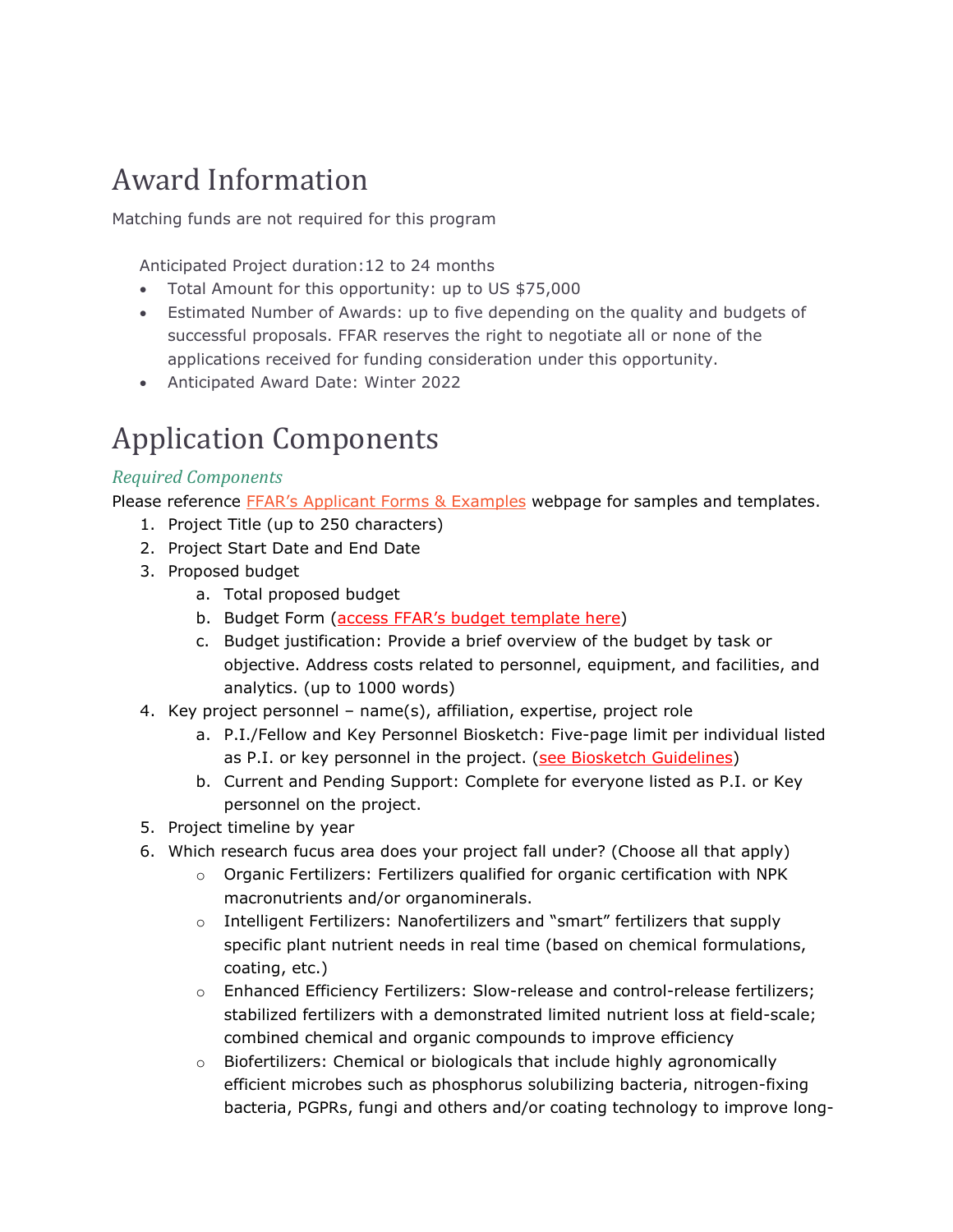lasting viability of microbes and feasibility of industrial production of biofertilizers.

- $\circ$  Biostimulants: Biostimulants that control and/or boost development and/or are effective in alleviating biotic and abiotic stress
- o Specialty products: Highly soluble fertilizers; highly efficient fertilizers for drip irrigation applications, foliar spray, and for specialty crops

#### *Technical Merit and Feasibility*

- 1. What are your research aims and objectives? (up to 1000 words)
- 2. Describe your research methods. (up to 5000 words)
- 3. Describe your risk evaluation and risk mitigation plan. (up to 500 words)
- 4. Describe your data management plan with a commitment to public access. (up to 500 words)

### *Novelty and Innovation*

- 1. Describe your first phase of research in this area, and how this funding would provide a catalytic push to achieve proof of concept or early product development to progress to a second phase. (up to 1000 words)
- 2. How does your proposal address a challenge related to our food supply or sustainable agriculture via improvement of soil health and responsible plant nutrition? (up to 1000 words)
- 3. What step-change in next-gen fertilizer science and technology can be anticipated as a result of your research? (up to 1000 words)

#### *Impact and Outcomes*

- 1. Describe the potential impact and applied relevance of this research under high production or low input agriculture environments. (up to 1000 words)
- 2. How FFAR is uniquely positioned to fund this project? (up to 500 words)
- 3. Describe how this project emphasizes scalability, and how you plan to disseminate the project outcomes through potential leveraging of OCP group's massive R&D and manufacturing infrastructure. (up to 1000 words)
- 4. Describe how this project would provide training for the next generation of scientists (up to 500 words)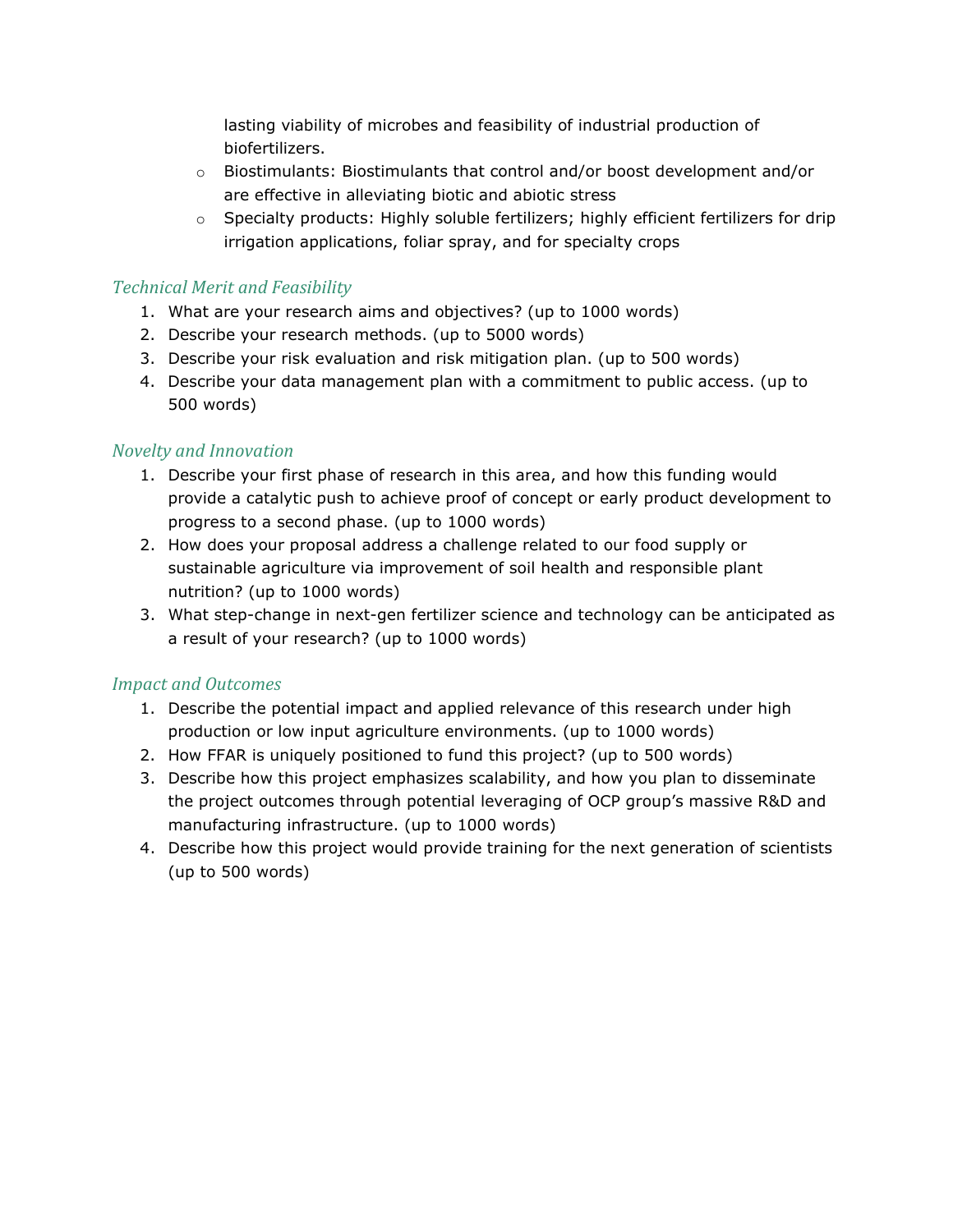### *Additional Required Components*

- 1. References Cited
- 2. Organization Assurances for any type of research involving:
	- o Human subjects
	- o Vertebrate animals
	- o Recombinant DNA
	- o National Security implications
	- o Hazardous materials
	- o Human fetal tissue
	- o NEPA review

### *Optional Attachments (This section should not be used to circumvent the word limit for other sections)*

- 1. Graphics, Figures, Equations, and Tables The textbox for the Research Program Plan does not support equations, tables, graphics, and figures. Applicants may upload a PDF document with graphics, figures, tables, or a list of equations to support the research program plan. (Five-page limit)
- 2. Letters of Support Applicants may provide letters of institutional, collaborator, or stakeholder support for the proposed project. Please combine all letters of support into a single PDF document before uploading as an attachment.
- 3. Matching Funds Contribution Letters (if applicable) Please refer to the [FFAR](https://foundationfar.org/grants-funding/resources/matching-funds/)  [website](https://foundationfar.org/grants-funding/resources/matching-funds/) for FFAR's Matching Guidelines and the Matching Funds Contribution Letter Template. Upload a single PDF that contains all of the required Matching Funds Contribution letter(s) for each of the Matching Contributor(s) listed in this application.

## Application Submission Guidelines

Applications must be submitted through FFAR's online Grant Management System. Applications not submitted through this portal will not be considered eligible for evaluation. To be fair to all our applicants, FFAR will not grant an extension to applicants who missed the deadlines posted in the Key Dates section.

To start a new application, please click [here.](https://www.grantrequest.com/SID_6242?SA=SNA&FID=35074) If you are a new user, register for an account by clicking the "Create Account" button located under the email address field on the left side of the home page. Once you log in, you may begin working on your application. Please be sure to save your work often by clicking on "Save and Finish Later". To access a **saved**  application, please do so through your [Grant Management Account.](https://www.grantrequest.com/accountmanager.aspx?SA=AM&sid=6242)

### *Full Proposal Review*

Submitted full proposals will undergo a two-stage peer review process: (1) External Peer Review, and (2) FFAR/OCP Selection committee review. In the first stage, applications will be evaluated by an independent, external peer review panel of scientific experts using the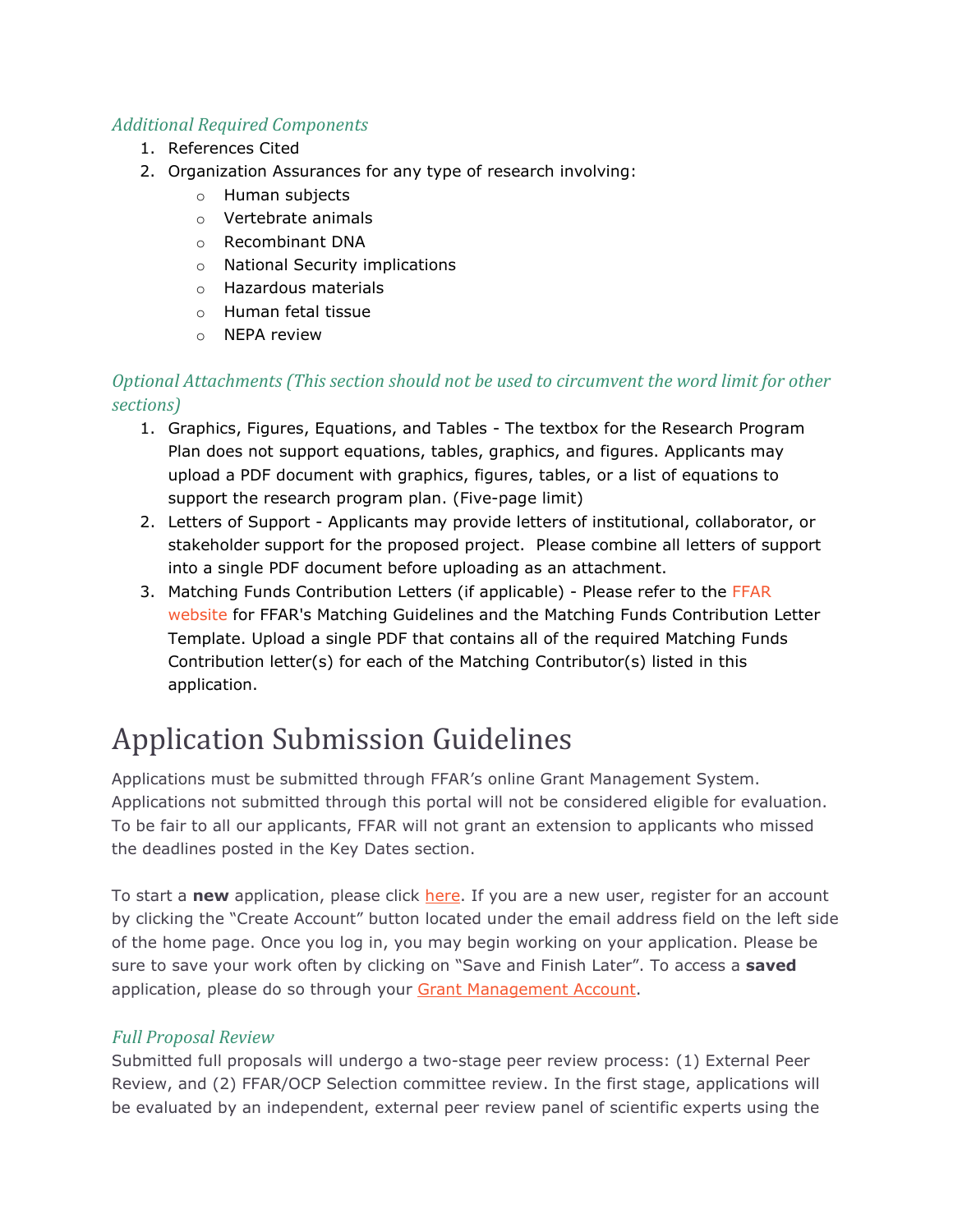proposal review criteria posted in this RFA. In the second stage, applications judged to be most meritorious by external peer review panel will be evaluated and recommended for funding by the selection committee based on comparisons with applications from the same cohort and FFAR's program priorities. All reviewers are required to read and acknowledge acceptance of FFAR's [Conflict of Interest Policy](https://foundationfar.org/grants-funding/reviewer-conflict-of-interest-policies/) and [Non-Disclosure Agreement.](https://foundationfar.org/grants-funding/reviewer-non-disclosure-agreement/) We make reasonable efforts to ensure that proposals are not assigned to reviewers with a real or apparent conflict with the applicant or project personnel. Reviewers with a conflict of interests are recused from evaluating or participating in the discussions of proposals with which they have a conflict. Each stage of the review is conducted confidentially.

Applications recommended for funding by FFAR/OCP fellowship selection committee will go to the FFAR's Scientific Program Director and Executive Director to consider program priorities set by the Soil Health Advisory Board, portfolio balance across programs, and available funding. FFAR/OCP Fellowship selection committee will vote to approve each grant award recommendation made by the Science Program Director and the Executive Director.

### Review Criteria

Full proposals are evaluated based on scored primary review criteria and unscored secondary review criteria. The bullets under each criterion may serve as a guideline to applicants when writing their proposals, and as a guideline to reviewers on what to consider when judging proposals. The bullets are illustrative and not intended to be comprehensive. Reviewers will evaluate and score each primary criterion and subsequently assign a global score that reflects an overall assessment of the application. The overall assessment will not be an average score of the individual criterions; rather, it will reflect the reviewers' overall impression of the application. Evaluation of the scientific merit of each application is within the sole discretion of the peer reviewers and they may raise additional factors to consider that are not covered in the bullets for each criterion.

All proposals will be screened for relevance, accuracy, completeness, and compliance with FFAR policies. Applications must demonstrate the potential to meet the evaluation criteria.

• Project Fit: Does the research submitted fall under the [focus areas of research](#page-1-0) supported in the RFA?

Yes or No - If No, application not scored.

### *Primary Review Criteria*

Novelty, Innovation, and Originality (45%)

- Does the proposed project innovatively address a challenge related to our food supply or sustainable agriculture via improvement of soil health and responsible plant nutrition?
- Does the proposal challenge an existing paradigm(s) leading to a step-change in next-gen fertilizer science and technology?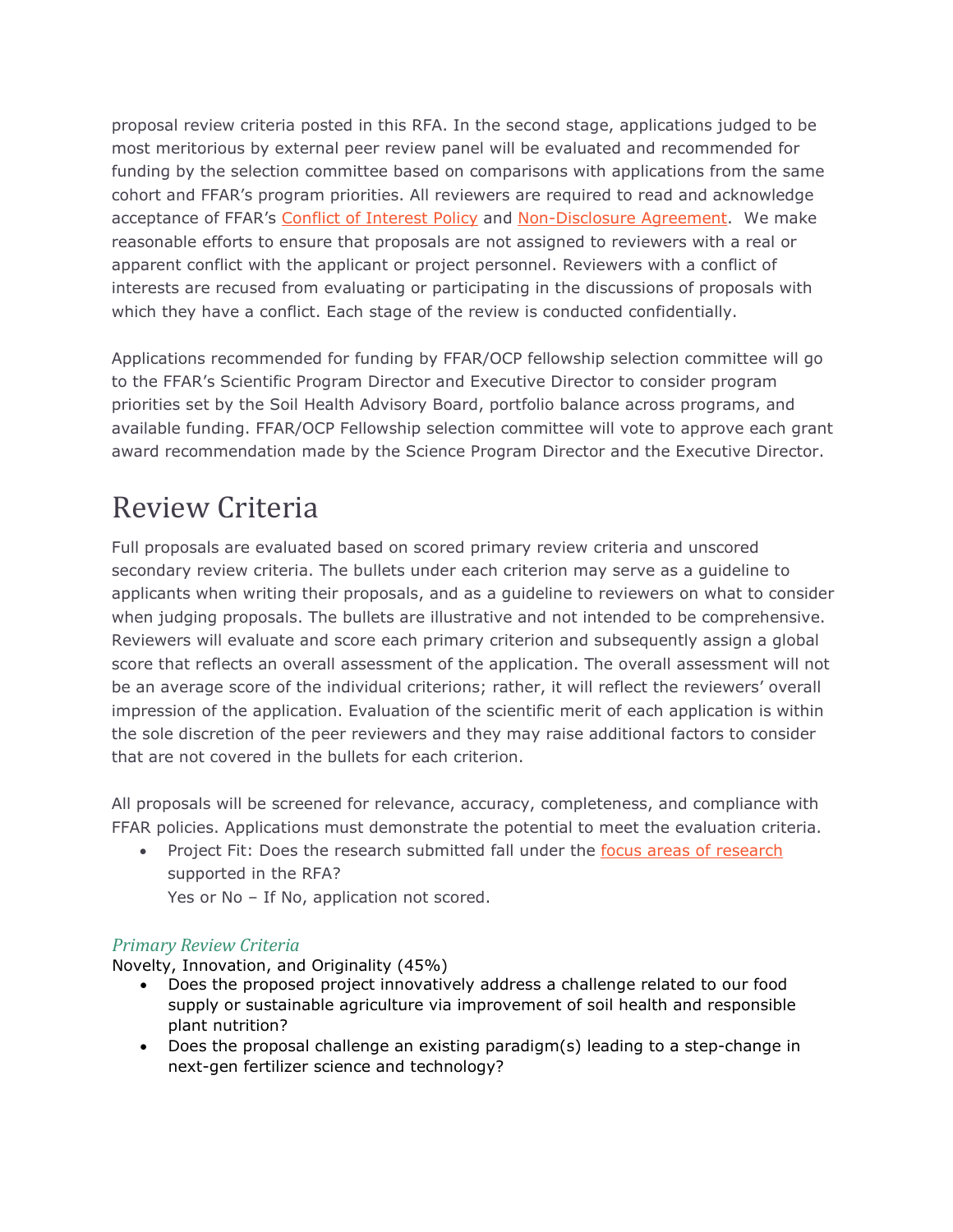Technical Merit and Feasibility (30%)

- Does the proposal clearly outline the aims and objectives?
- Does the proposal include appropriately thorough, tractable, and feasible methods?
- Has the principal investigator assembled a qualified research team with access to the cutting-edge field and laboratory facilities?
- Does the proposal present a tractable timeline and budget?
- Does the proposal include adequate risk evaluation and a mitigation plan?
- Does the proposal include an adequate data management plan with a commitment to public access?

Impacts and Outcomes (25%)

- Does the proposal adequately describe the potential impact and applied relevance of the research under high production or low input agriculture environments?
- Does the proposal identify how FFAR is uniquely positioned to fund this project?
- Does the proposal emphasize scalability and present a plan for disseminating the project outcomes by potential leveraging of OCP group's massive R&D and manufacturing infrastructure?
- Does the proposed project provide training for the next generation of scientists?

#### *Secondary Review Criteria*

Secondary criteria contribute to the global score assigned to the application. Concerns with these criteria potentially question the feasibility of the proposed research. Examples of secondary review criteria are, Budget, Duration of the project, Research Environment, Scalability and Dissemination, Protections for Human and Animal Subjects, and Previous Project Performance.

### Award Administration

#### *Selection Notice*

Following the full proposal review, the principal investigator and the authorized organization representative listed on the project will be officially notified by email whether (1) the proposal has been selected for funding pending contract negotiations, or (2) the proposal has not been selected funding. If a proposal is selected for funding, the Foundation for Food & Agriculture Research reserves the right to request additional or clarifying information for any reason deemed necessary, including, but not limited to, matching funds if applicable, or other budget information. Potential grantees are free to accept or reject the Grant Agreement as offered.

#### *Award Notice*

FFAR notifies applicants of whether they are selected for funding through email. The notice does not constitute an award or obligate funding from FFAR until there is a fully executed Grant Agreement.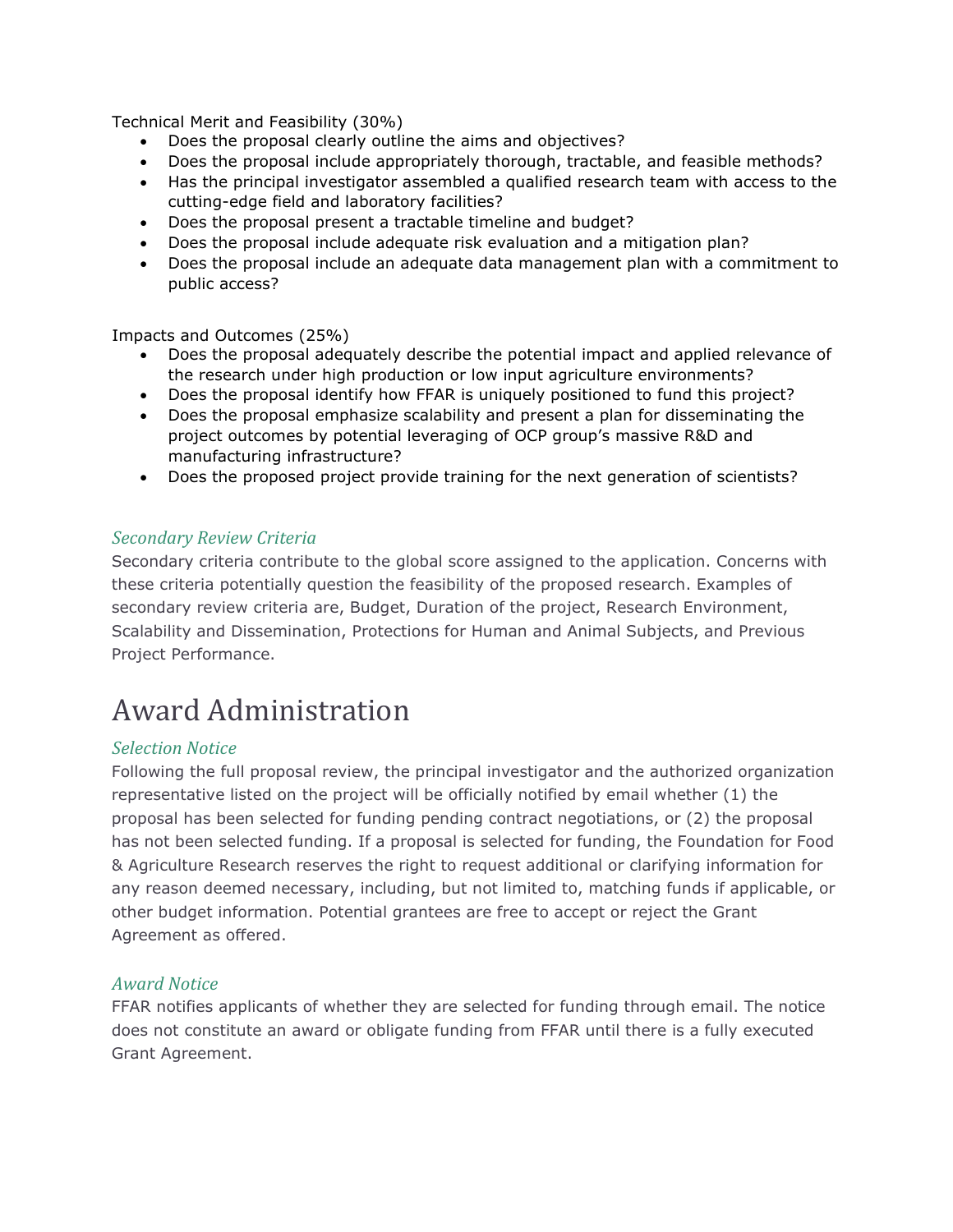#### *Grant Period(s)*

Upon receipt of the Grant Agreement, the potential grantee should note the Start Date and the End Date. Grantees may only use FFAR funds on project expenditures on or after the Start Date of the Grant. Charging expenditures to the grant prior to the effective date is strictly prohibited. Likewise, grantees may not use FFAR funds after the End Date except to satisfy obligations to pay allowable project costs committed on or before that date. The expiration date is the last day of a month.

Once the Grant Agreement is fully executed, the Start Date cannot be changed. The End Date may be changed with a written approval of a no-cost extension request by FFAR. If a no-cost-extension request is approved, FFAR will issue an amendment to the Grant Agreement.

If the grantee requires additional time beyond the Grant Period and the established End Date to assure adequate completion of the original scope of work within the funds already made available, the grantee may request a no-cost extension of up to 12 months. The request must be submitted to FFAR at least thirty (30) days prior to the End Date of the grant. The request must explain the need for the extension and include an estimate of the unobligated funds remaining and a plan for their use. This one-time extension will not be approved merely for using the unexpended funds.

### Post-award Management

#### *Reporting Requirements*

After a grant is conferred, the grantee shall provide an annual progress report to FFAR showing activities being carried out under the grant, including but not limited to project accomplishments to date and grant expenditures for the funding year. Within 90 days of the End Date, the grantee shall provide a final progress report. The final progress report should address the original objectives of the project as identified in the proposal, describe any changes in objectives, describe the final project accomplishments, and include a final project accounting of all grant funds.

#### *Scientific Integrity*

FFAR's ability to pursue its mission to build unique partnerships to support innovative science addressing today's food and agriculture challenges depends on the integrity of the science on which it relies. A fundamental purpose of FFAR is to facilitate the advancement of knowledge and the application of the science to address challenges relevant to the FFAR's mission. All FFAR grants must be conducted with the highest standards of scientific integrity.

#### *Grant Terms and Conditions*

The Foundation for Food & Agriculture Research expects applicants to have reviewed the sample [Grant Agreement](https://foundationfar.org/grants-funding/resources/forms-and-examples/) prior to applying to ensure that the applicants are aware of the